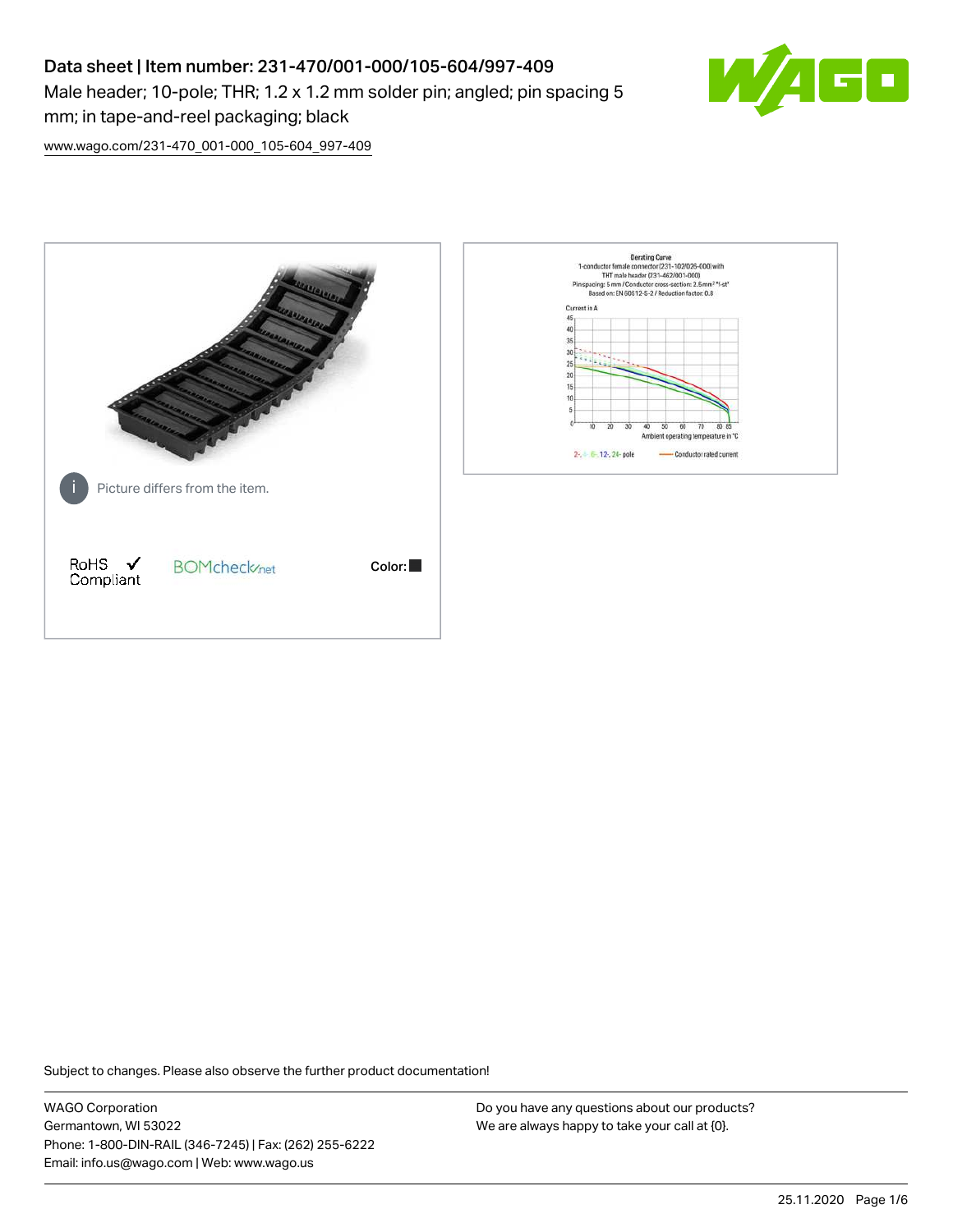



## Item description

- $\blacksquare$ THR male headers for reflow soldering in SMT applications
- П Available in tape-and-reel packaging for automated pick-and-place PCB assembly
- $\blacksquare$ 1.2 x 1.2 mm solder pins allow nominal current up to 16 A, enhancing stability of shorter headers
- $\blacksquare$ Also available in bulk packaging for manual placement
- $\blacksquare$ Male headers may be mounted horizontally or vertically
- П With coding fingers

Subject to changes. Please also observe the further product documentation!

WAGO Corporation Germantown, WI 53022 Phone: 1-800-DIN-RAIL (346-7245) | Fax: (262) 255-6222 Email: info.us@wago.com | Web: www.wago.us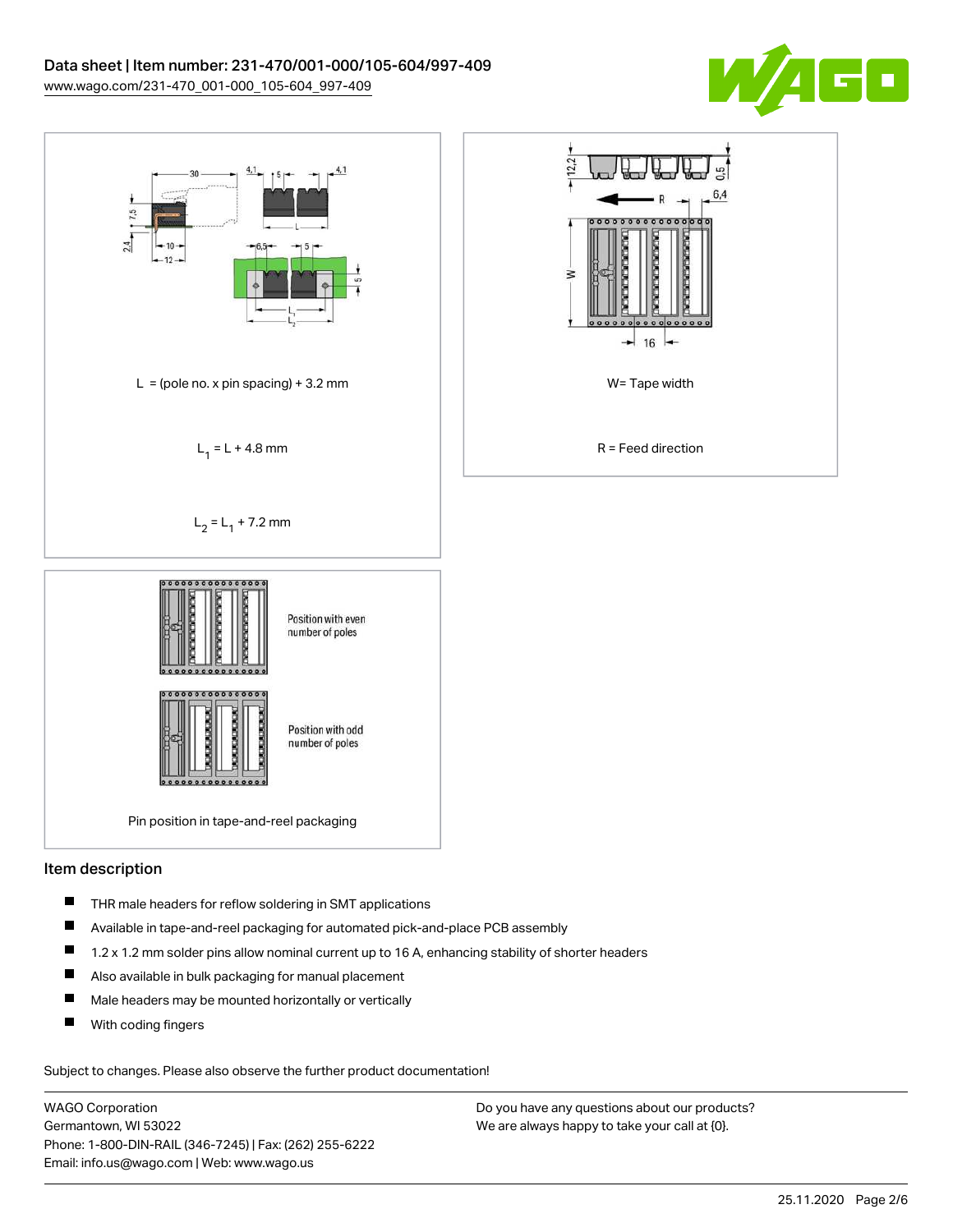

#### Safety information 1:

The MCS – MULTI CONNECTION SYSTEM includes connectors without breaking capacity in accordance with DIN EN 61984. When used as intended, these connectors must not be connected/disconnected when live or under load. The circuit design should ensure header pins, which can be touched, are not live when unmated.

## Data

Electrical data

# Ratings per IEC/EN 60664-1

| Ratings per                 | IEC/EN 60664-1                                            |
|-----------------------------|-----------------------------------------------------------|
| Rated voltage (III / 3)     | 250 V                                                     |
| Rated surge voltage (III/3) | 4 <sub>k</sub> V                                          |
| Rated voltage (III/2)       | 320 V                                                     |
| Rated surge voltage (III/2) | 4 <sub>k</sub> V                                          |
| Nominal voltage (II/2)      | 630 V                                                     |
| Rated surge voltage (II/2)  | 4 <sub>kV</sub>                                           |
| Rated current               | 16 A                                                      |
| Legend (ratings)            | (III / 2) ≙ Overvoltage category III / Pollution degree 2 |

## Ratings per UL 1059

| Approvals per                  | <b>UL 1059</b> |
|--------------------------------|----------------|
| Rated voltage UL (Use Group B) | 300 V          |
| Rated current UL (Use Group B) | 10 A           |
| Rated voltage UL (Use Group D) | 300 V          |
| Rated current UL (Use Group D) | 10 A           |

## Ratings per UL 1977

| Rated voltage UL 1977 | 600 V |
|-----------------------|-------|
| Rated current UL 1977 |       |

## Ratings per CSA

| Approvals per                   | <b>CSA</b> |
|---------------------------------|------------|
| Rated voltage CSA (Use Group B) | 300 V      |
| Rated current CSA (Use Group B) | 10 A       |
| Rated voltage CSA (Use Group D) | 300 V      |
| Rated current CSA (Use Group D) | 10 A       |

Subject to changes. Please also observe the further product documentation!

| WAGO Corporation                                       | Do you have any questions about our products? |
|--------------------------------------------------------|-----------------------------------------------|
| Germantown. WI 53022                                   | We are always happy to take your call at {0}. |
| Phone: 1-800-DIN-RAIL (346-7245)   Fax: (262) 255-6222 |                                               |
| Email: info.us@wago.com   Web: www.wago.us             |                                               |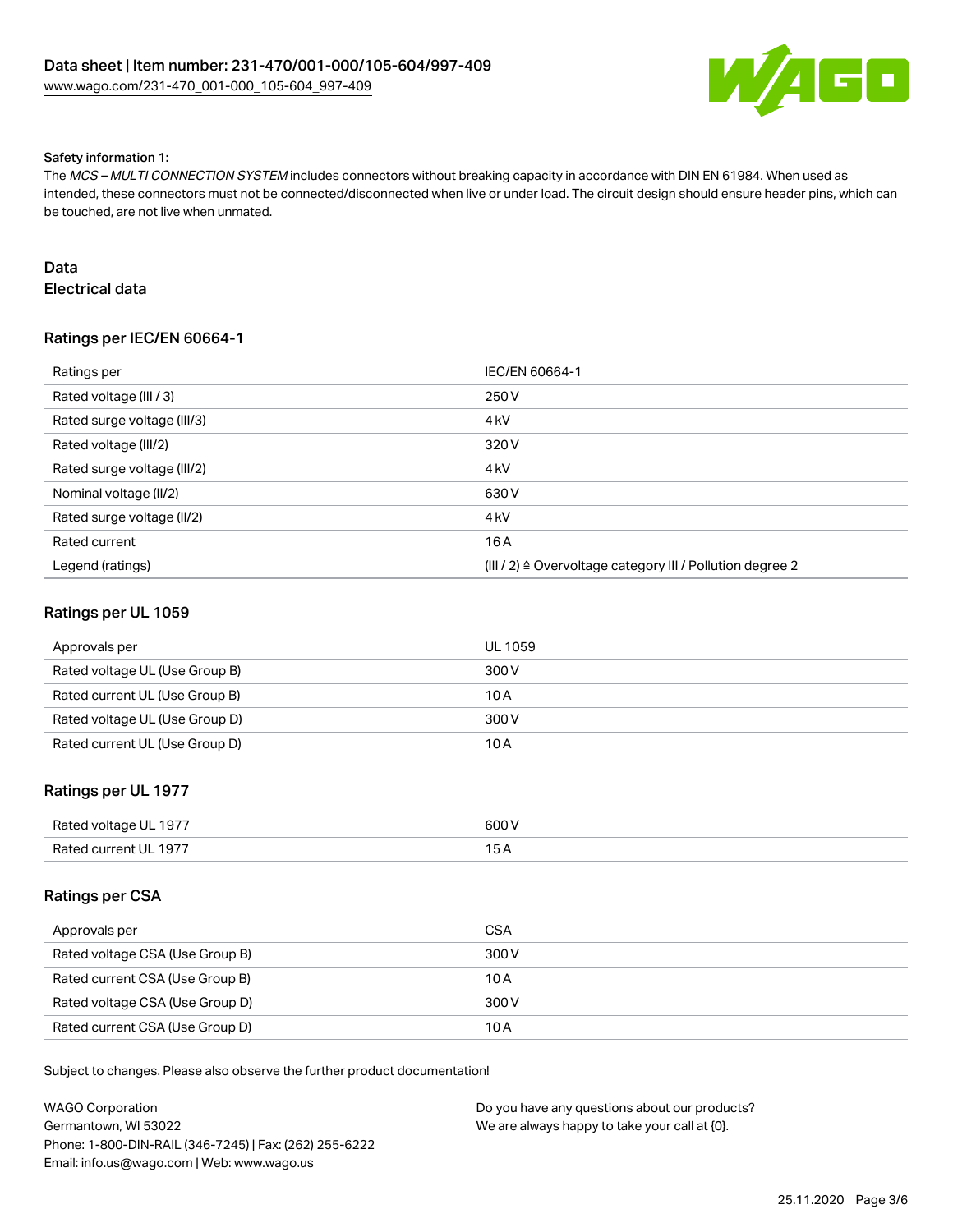

# Connection data

| Pole No.                   | 10 |
|----------------------------|----|
| Total number of potentials | 10 |
| Number of connection types |    |
| Number of levels           |    |

## Physical data

| Pin spacing                              | 5 mm / 0.197 inch          |
|------------------------------------------|----------------------------|
| Width                                    | 53.2 mm / 2.094 inch       |
| Height                                   | 10.8 mm / 0.425 inch       |
| Height from the surface                  | 8.4 mm / 0.331 inch        |
| Depth                                    | 12 mm / 0.472 inch         |
| Solder pin length                        | $2.4 \text{ mm}$           |
| Solder pin dimensions                    | $1.2 \times 1.2$ mm        |
| Plated through-hole diameter (THR)       | $1.7$ <sup>(+0.1)</sup> mm |
| Reel diameter of tape-and-reel packaging | 330 mm                     |
| Tape width                               | 88 mm                      |

## Plug-in connection

| Contact type (pluggable connector) | Male connector/plug |
|------------------------------------|---------------------|
| Connector (connection type)        | for PCB             |
| Mismating protection               | No                  |
| Mating direction to the PCB        |                     |

# PCB contact

| PCB contact                         | THR                                      |
|-------------------------------------|------------------------------------------|
| Solder pin arrangement              | over the entire male connector (in-line) |
| Number of solder pins per potential |                                          |

# Material Data

| Color                       | black                                   |
|-----------------------------|-----------------------------------------|
| Material group              |                                         |
| Insulation material         | Polyphthalamide (PPA GF)                |
| Flammability class per UL94 | V0                                      |
| Contact material            | Electrolytic copper ( $E_{\text{Cu}}$ ) |

Subject to changes. Please also observe the further product documentation!

| WAGO Corporation                                       | Do you have any questions about our products? |
|--------------------------------------------------------|-----------------------------------------------|
| Germantown, WI 53022                                   | We are always happy to take your call at {0}. |
| Phone: 1-800-DIN-RAIL (346-7245)   Fax: (262) 255-6222 |                                               |
| Email: info.us@wago.com   Web: www.wago.us             |                                               |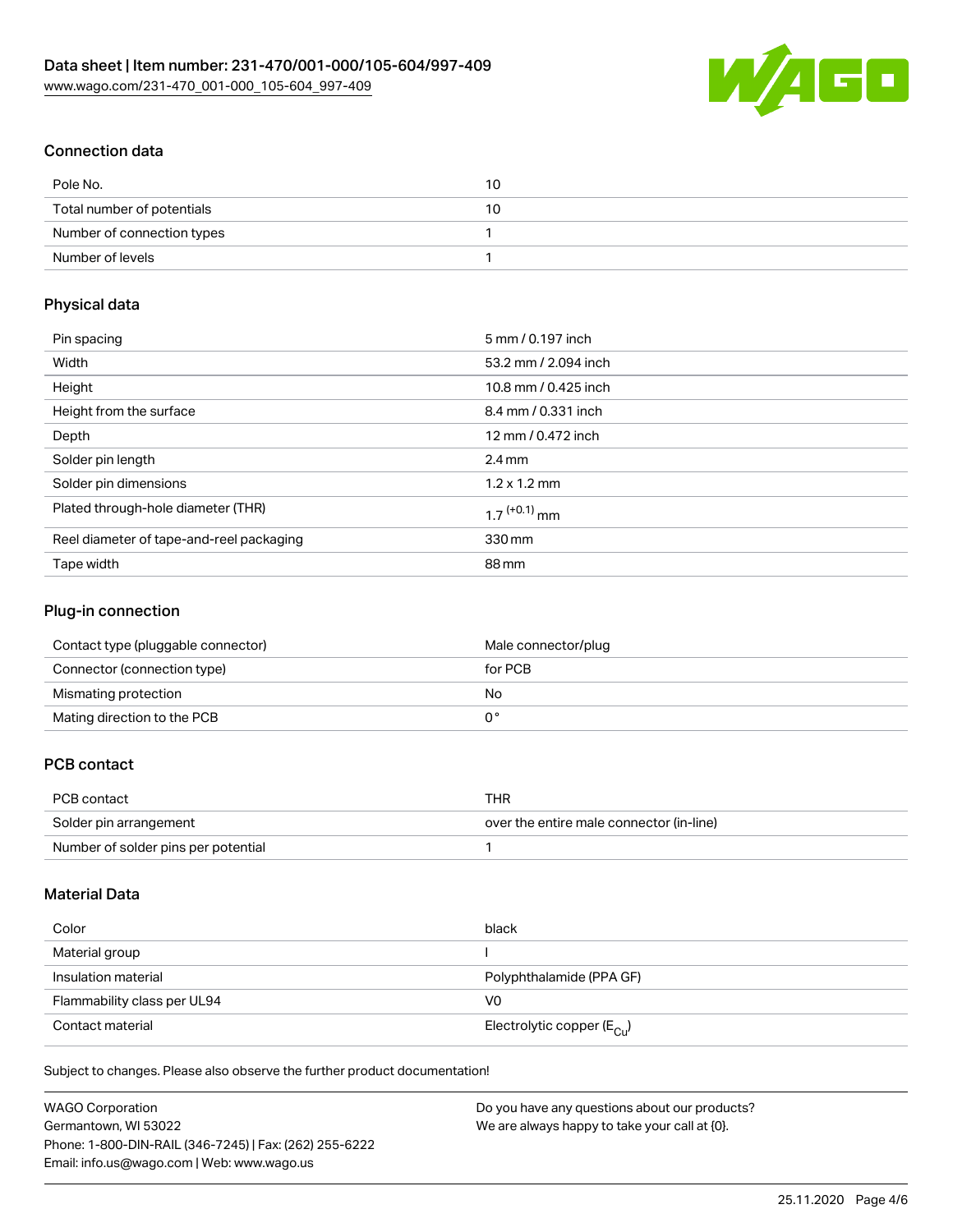[www.wago.com/231-470\\_001-000\\_105-604\\_997-409](http://www.wago.com/231-470_001-000_105-604_997-409)



| Contact plating | tin-plated |
|-----------------|------------|
| Weight          | $\Delta r$ |

## Environmental Requirements

| .<br>Limit temperature range<br>. | .0000<br>۰,<br>∙ou<br>1 U U<br>__ |
|-----------------------------------|-----------------------------------|
|-----------------------------------|-----------------------------------|

## Commercial data

| Packaging type        | bag           |
|-----------------------|---------------|
| Country of origin     | DE            |
| GTIN                  | 4050821003984 |
| Customs tariff number | 85366990990   |

# Approvals / Certificates

## Country specific Approvals

| Logo | Approval                               | <b>Additional Approval Text</b> | Certificate<br>name |
|------|----------------------------------------|---------------------------------|---------------------|
| ☎    | <b>CSA</b><br>DEKRA Certification B.V. | C <sub>22.2</sub>               | 1466354             |

# Counterpart

| ltem no.231-110/026-000                                                        | www.wago.com/231-110/026-000 |
|--------------------------------------------------------------------------------|------------------------------|
| Female plug; 10-pole; 12 AWG max; pin spacing 5 mm; 1 conductor per pole; gray |                              |

# Compatible products

#### Marking accessories

| e de la companya de la companya de la companya de la companya de la companya de la companya de la companya de<br>La companya de la companya de la companya de la companya de la companya de la companya de la companya de la co | Item no.: 210-833<br>Marking strips; on reel; 6 mm wide; plain; Self-adhesive; white | www.wago.com/210-833 |
|---------------------------------------------------------------------------------------------------------------------------------------------------------------------------------------------------------------------------------|--------------------------------------------------------------------------------------|----------------------|
| <b>Sold Street Section</b>                                                                                                                                                                                                      | Item no.: 210-834<br>Marking strips; on reel; 5 mm wide; plain; Self-adhesive; white | www.wago.com/210-834 |
| Coding                                                                                                                                                                                                                          |                                                                                      |                      |
|                                                                                                                                                                                                                                 | Item no.: 231-129<br>Coding key; snap-on type; light gray                            | www.wago.com/231-129 |

Subject to changes. Please also observe the further product documentation!

WAGO Corporation Germantown, WI 53022 Phone: 1-800-DIN-RAIL (346-7245) | Fax: (262) 255-6222 Email: info.us@wago.com | Web: www.wago.us